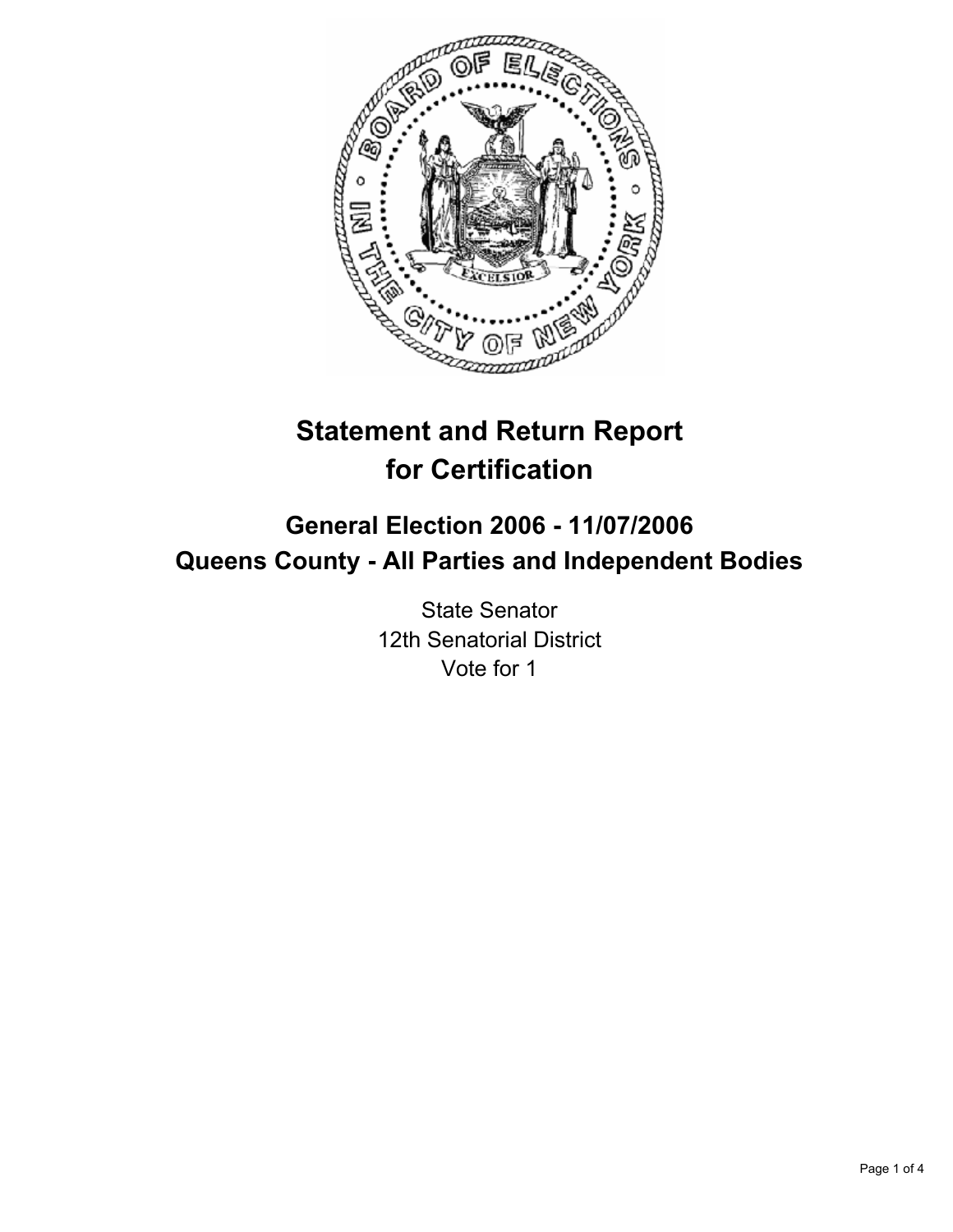

## **Assembly District 30**

| PUBLIC COUNTER                     | 9,424 |
|------------------------------------|-------|
| <b>EMERGENCY</b>                   |       |
| ABSENTEE/MILITARY                  | 153   |
| AFFIDAVIT                          | 214   |
| <b>Total Ballots</b>               | 9,863 |
| <b>GEORGE ONORATO (DEMOCRATIC)</b> | 6,361 |
| MONICA HOENIG (WRITE-IN)           |       |
| Total Votes                        | 6,362 |
| Unrecorded                         | 3,501 |

# **Assembly District 34**

| PUBLIC COUNTER                     | 1,685 |
|------------------------------------|-------|
| <b>EMERGENCY</b>                   | 0     |
| ABSENTEE/MILITARY                  | 24    |
| AFFIDAVIT                          | 33    |
| <b>Total Ballots</b>               | 1,753 |
| <b>GEORGE ONORATO (DEMOCRATIC)</b> | 1,067 |
| <b>Total Votes</b>                 | 1,067 |
| Unrecorded                         | 686   |

### **Assembly District 36**

| <b>PUBLIC COUNTER</b>              | 16,551 |
|------------------------------------|--------|
| <b>EMERGENCY</b>                   | 0      |
| ABSENTEE/MILITARY                  | 204    |
| AFFIDAVIT                          | 433    |
| <b>Total Ballots</b>               | 17,366 |
| <b>GEORGE ONORATO (DEMOCRATIC)</b> | 11,668 |
| JIM GARVEY (WRITE-IN)              |        |
| MICKEY MOUSE (WRITE-IN)            |        |
| ROBERT COSTELLO (WRITE-IN)         |        |
| TIMMY MICHAELS (WRITE-IN)          |        |
| <b>Total Votes</b>                 | 11,672 |
| Unrecorded                         | 5.694  |

# **Assembly District 37**

| PUBLIC COUNTER              | 12,212 |
|-----------------------------|--------|
| <b>EMERGENCY</b>            | 0      |
| ABSENTEE/MILITARY           | 146    |
| AFFIDAVIT                   | 290    |
| <b>Total Ballots</b>        | 12,702 |
| GEORGE ONORATO (DEMOCRATIC) | 8,353  |
| EVA BRAUN (WRITE-IN)        |        |
| RUDY GULIANI (WRITE-IN)     |        |
| <b>Total Votes</b>          | 8,355  |
| Unrecorded                  | 4,347  |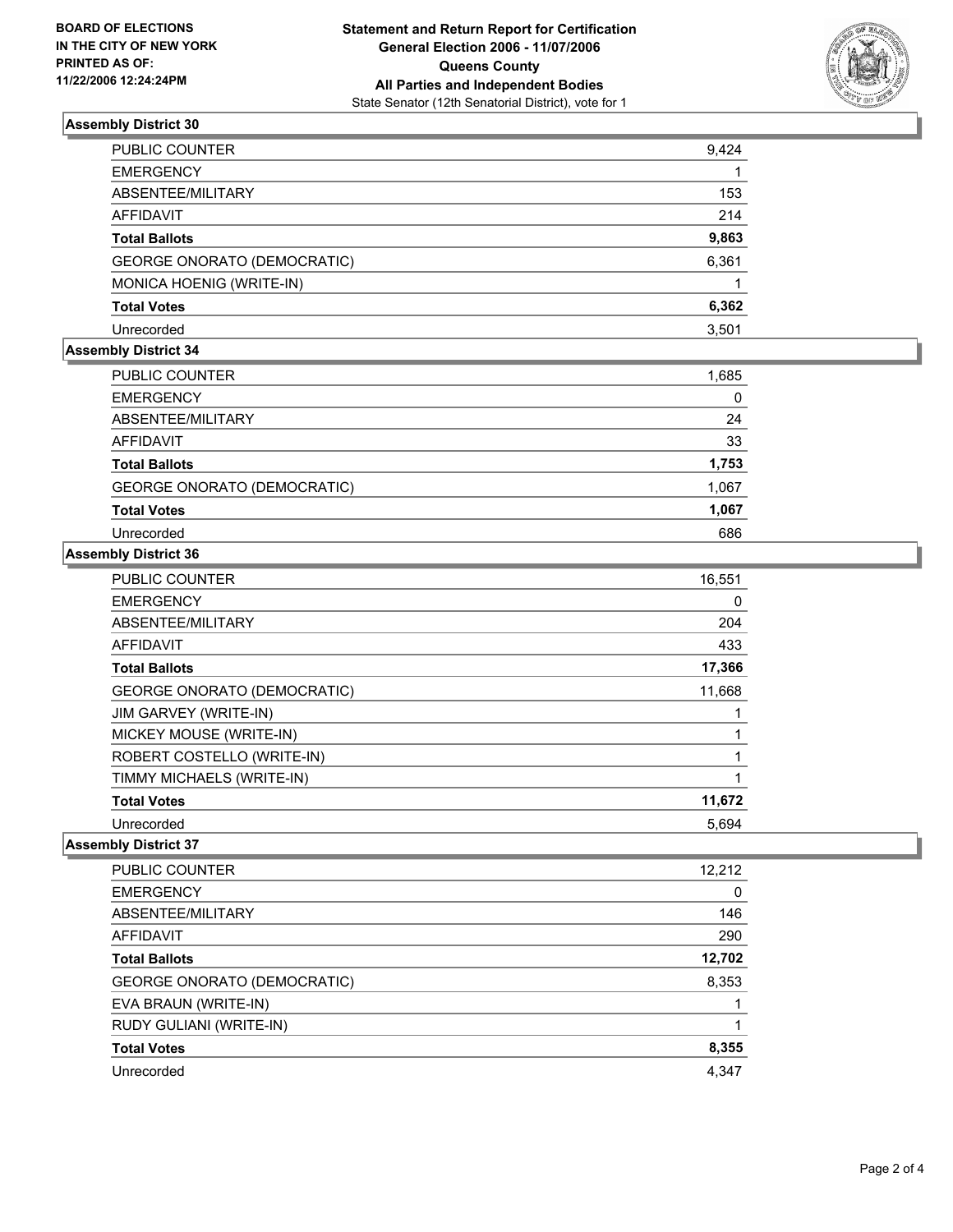

## **Assembly District 38**

| <b>PUBLIC COUNTER</b>              | 600 |
|------------------------------------|-----|
| <b>EMERGENCY</b>                   | 0   |
| ABSENTEE/MILITARY                  |     |
| AFFIDAVIT                          | 10  |
| <b>Total Ballots</b>               | 617 |
| <b>GEORGE ONORATO (DEMOCRATIC)</b> | 387 |
| <b>Total Votes</b>                 | 387 |
| Unrecorded                         | 230 |